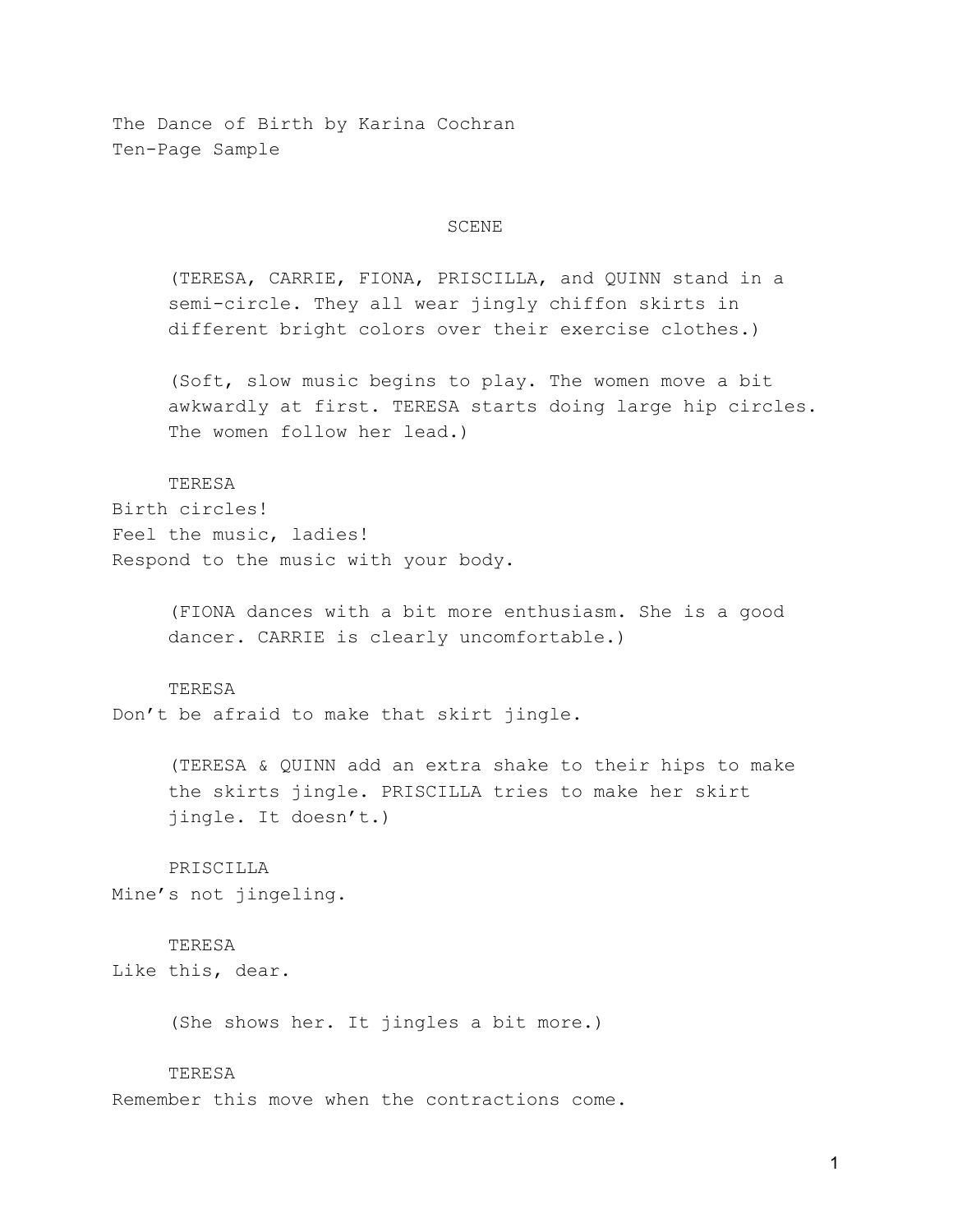What do you do when life gives you a painful situation? Do you sit through it? NO. You MOVE through it.

(The music changes to a faster beat.)

### TERESA

Now improvise! Where does your body want to go? There's no wrong way to dance.

> (The girls improvise. CARRIE stops dancing and stands in the corner awkwardly.)

#### **TERESA**

Or...if you need a break, take a break. Do what feels best for you. This is no place for ego. Rest should be taken and treasured!

(QUINN dances over to CARRIE.)

#### QUINN

(hushed) Are you OK?

> (CARRIE nods, feeling shy and a little embarrassed. The improvisation throws her off. The rest of the women continue to dance, getting more into it. The music slows back down.)

# **TERESA**

Return to the circle.

(CARRIE re-enters the circle.)

## TERESA

One hand on your heart. One hand on your womb.

(The women follow this instruction.)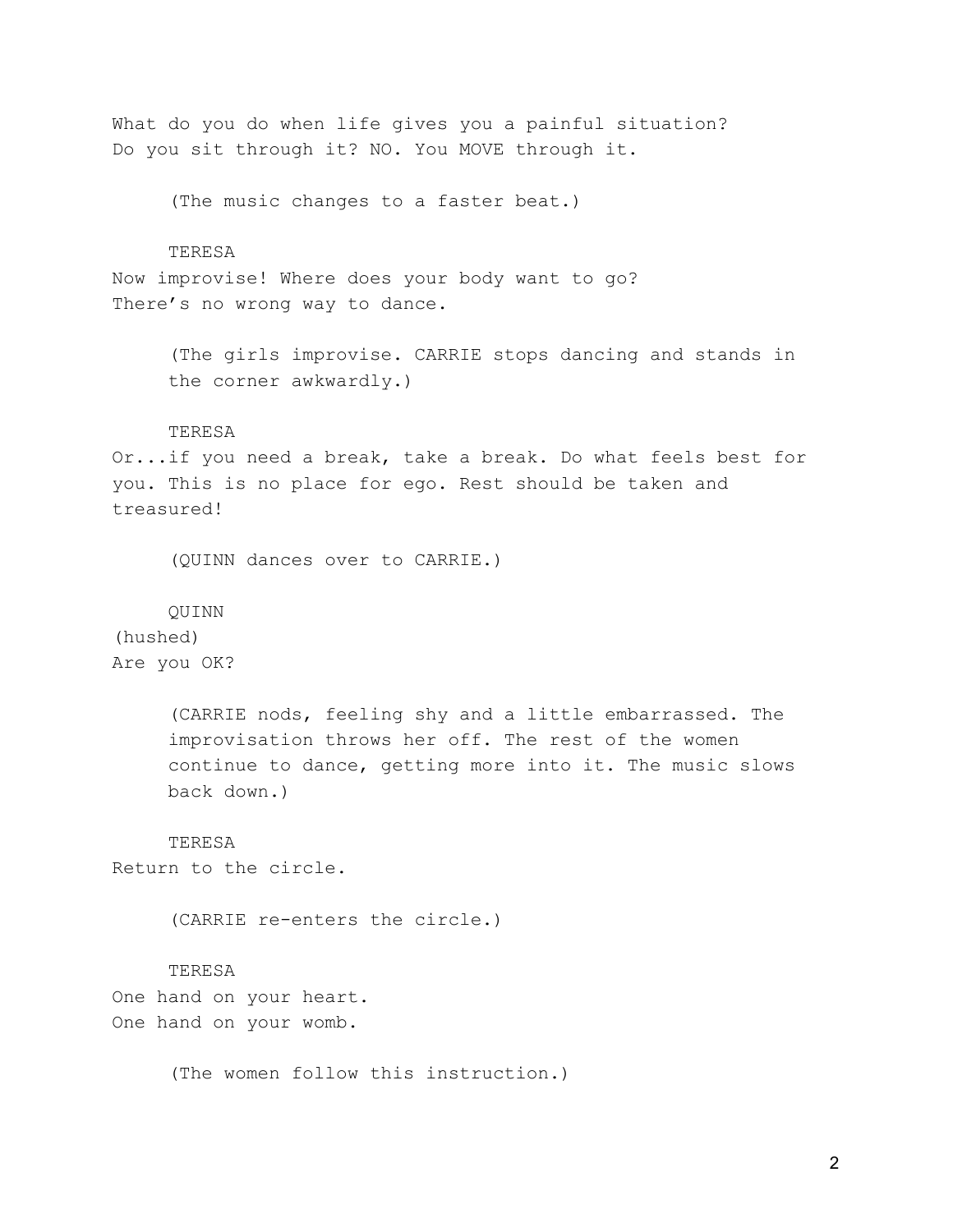TERESA Send love to yourself. Send love to your uterus. (A moment.) TERESA Deep breath. (An audible inhale & exhale.) TERESA Welcome to Day One of BBB: Bellydancing for Birth and Beyond. This six-week class is designed to help you prepare for labor, while connecting emotionally and spiritually to yourself, your baby, and the world around you. I'm Teresa. I'm a Woman. I'm a Mother. I'm here. Repeat back to me, ladies, "I'm here." ALL. I'm here. TERESA Claim your space, ladies. I'M HERE! ALL I'm HERE! (TERESA beams.) SCENE (The women all sit in a semicircle on the floor.) CARRIE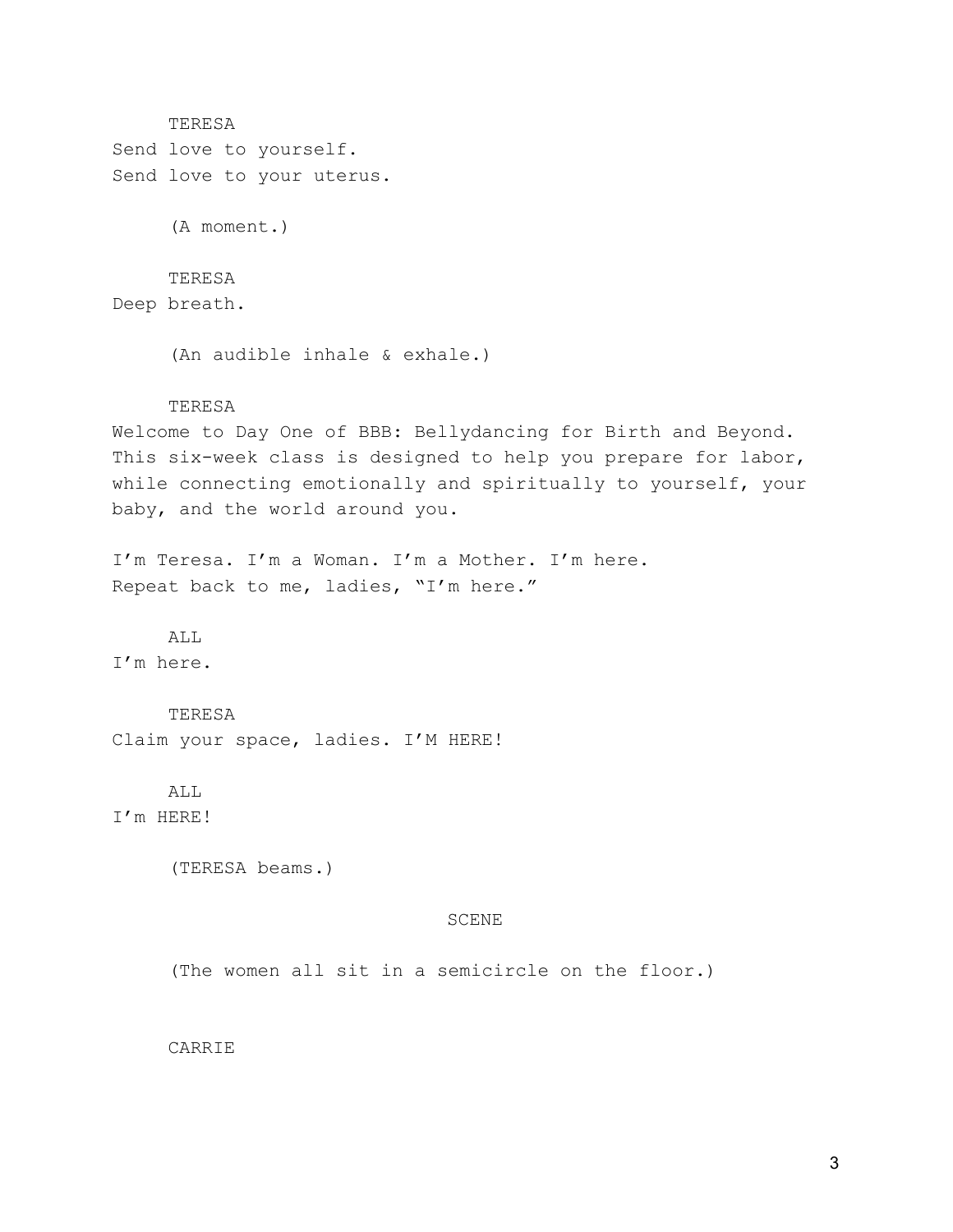Hi, I'm Carrie. I'm 16 weeks pregnant. This is my first child. My husband's name is Daryl. We have a cat. His name is Hopscotch.

I work at Cici's as a waitress.

#### FIONA

Ohhh. I think I've seen you there!

#### CARRIE

Yeah, probably. I've worked there a long time.

So, my Mother-in-law bought me this class as a gift. She is really excited about the baby. Like REALLY excited. Kind of annoying actually...but I'm glad she got me this class. I'm excited to...*dance*. Or whatever.

My Mom is excited too, but not as much. My brother already has like seven thousand kids, so she's gone through it all already.

FIONA Seven thousand?

### CARRIE

I was exaggerating. He has four.

I was named after Carrie from the show Sex in the City. I guess that's cool, but my favorite character in the show is Samantha because she works in PR. I think I'd be really good at PR. Have you guys seen that show?

(The women all nod.)

PRISCILLA

Yes.

FIONA

I have.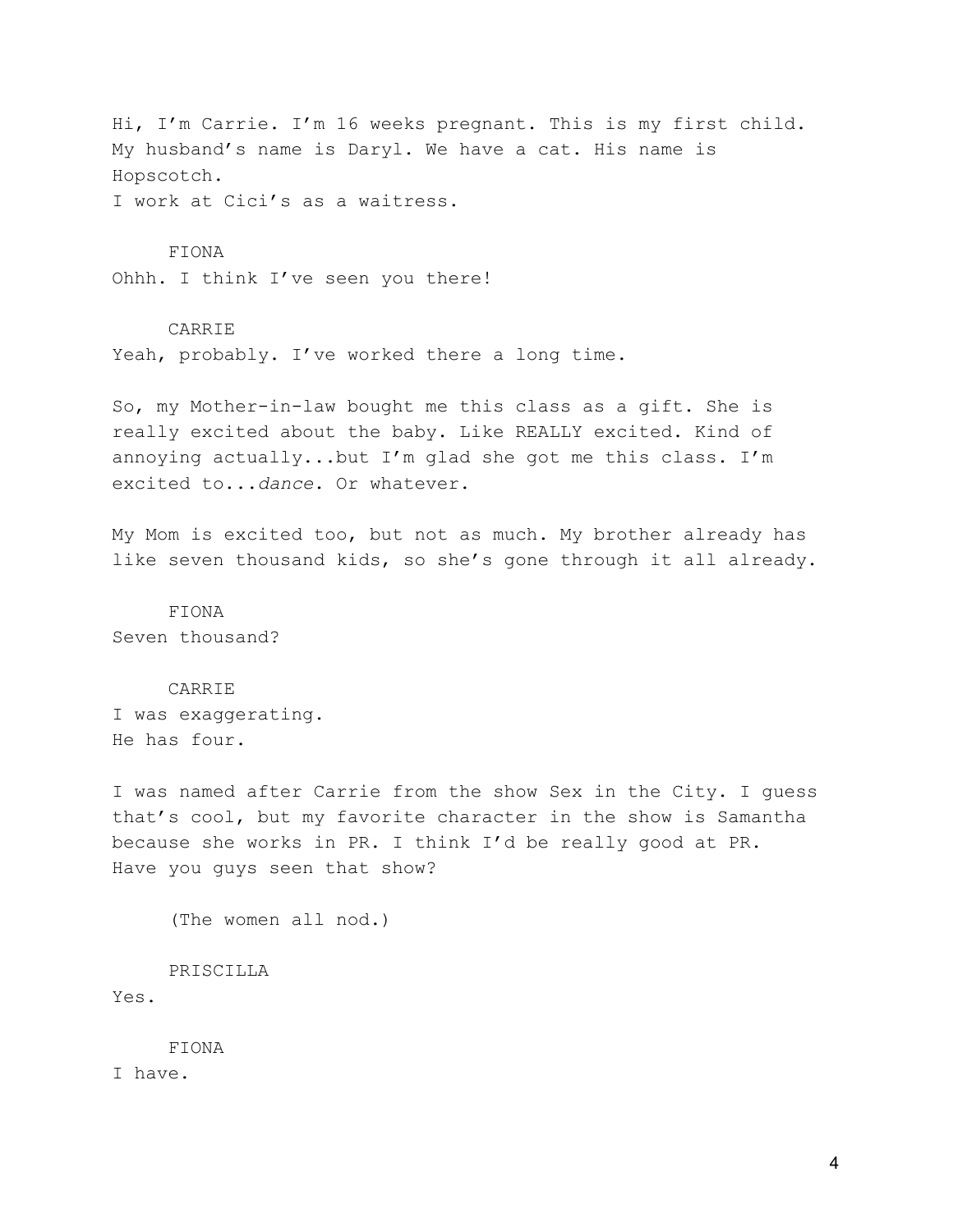TERESA Yes, dear, everyone has seen it.

CARRIE Okay. Yeah. It's a really good show.

We find out the gender of the baby at the next appointment. I really hope Daryl will come with me. He said he would, so hopefully he will. That just seems like a really weird experience to have with an ultrasound technician. But I guess that's what a lot of women do. He said he would come to the last appointment and he didn't. But this one is more important, so maybe he will?

We got married right out of high school. Well not, right out, like two years later, but we were "high school sweethearts." I remember as a kid hearing that the divorce rate was 50% and I thought, "wow, that is so high." But now I'm like, "wow, that is so low."

I mean can you believe HALF of all married people make it? Half. That's kind of amazing.

In this one Sex in the City episode Charlotte said that everyone has two great loves in their life. But I guess I just got one! Haha.

Anyway, that's just a show. That's fiction. This is real life.

#### SCENE

(The women all hold colorful scarves and dance. A moment of fun and playfulness. They follow TERESA for a bit. Then they follow QUINN. They each take turns being the leader. Even CARRIE gets into the dance a little more. Their skirts jingle. Their bellies wiggle. They dance for a whole song together. At the end of the song they clap and laugh. TERESA turns off the music.)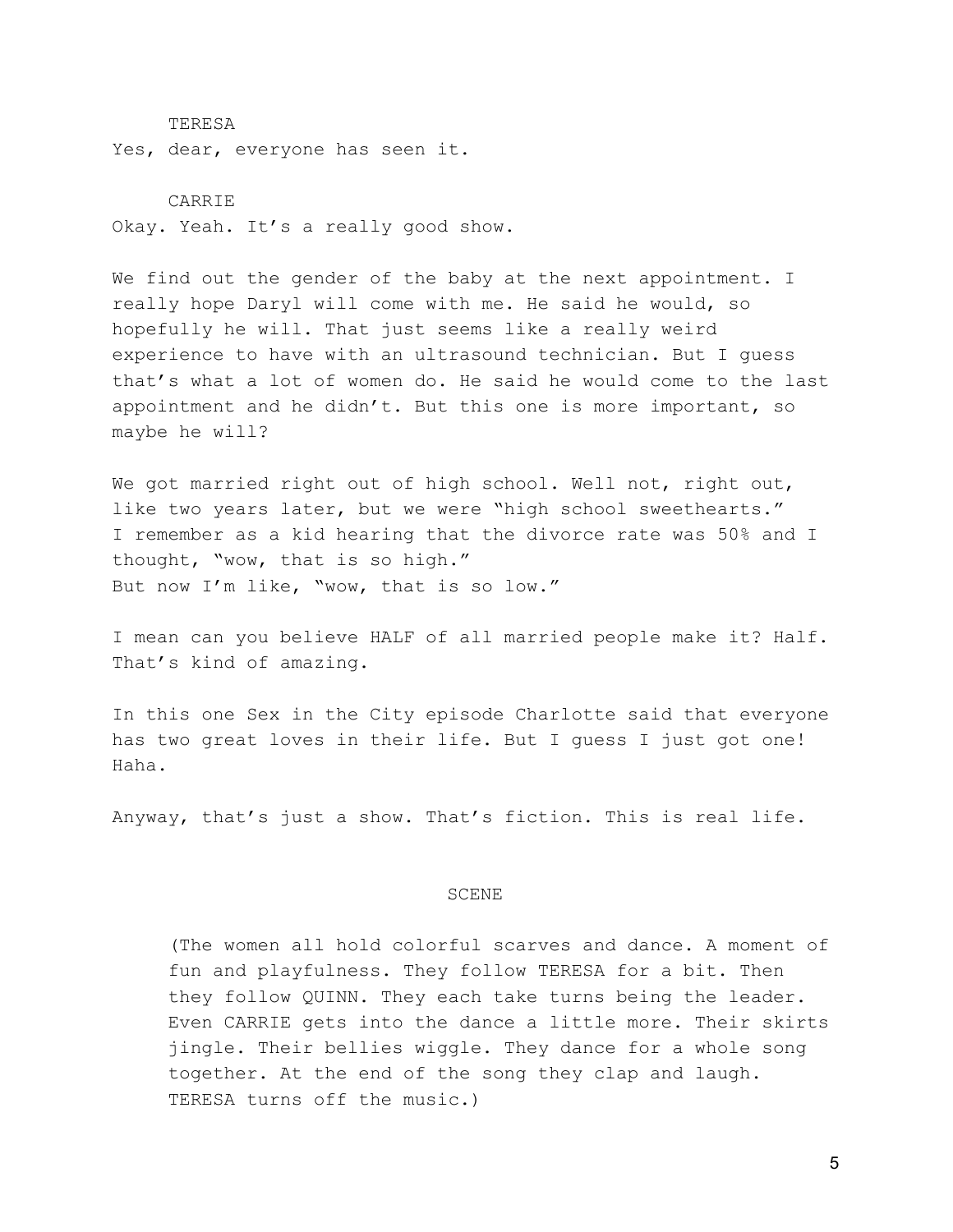## TERESA

Alright ladies, bathroom break!

#### SCENE

(All the women stand in a circle. QUINN is facing PRISCILLA.)

## QUINN

So...Priscilla, you have a really beautiful smile.

# PRISCILLA

Thank you.

(PRISCILLA stares at the floor.)

#### TERESA

RECEIVE the compliment, Priscilla. Receive it!

# PRISCILLA

Okay.

# TERESA

As Mothers we are going to have to get comfortable with receiving help.

PRISCILLA Okay. I'm receiving.

## TERESA

Go on, Quinn.

#### QUINN

I appreciate your openness and honesty. You're really...uncensored. Very confident in yourself. I like that.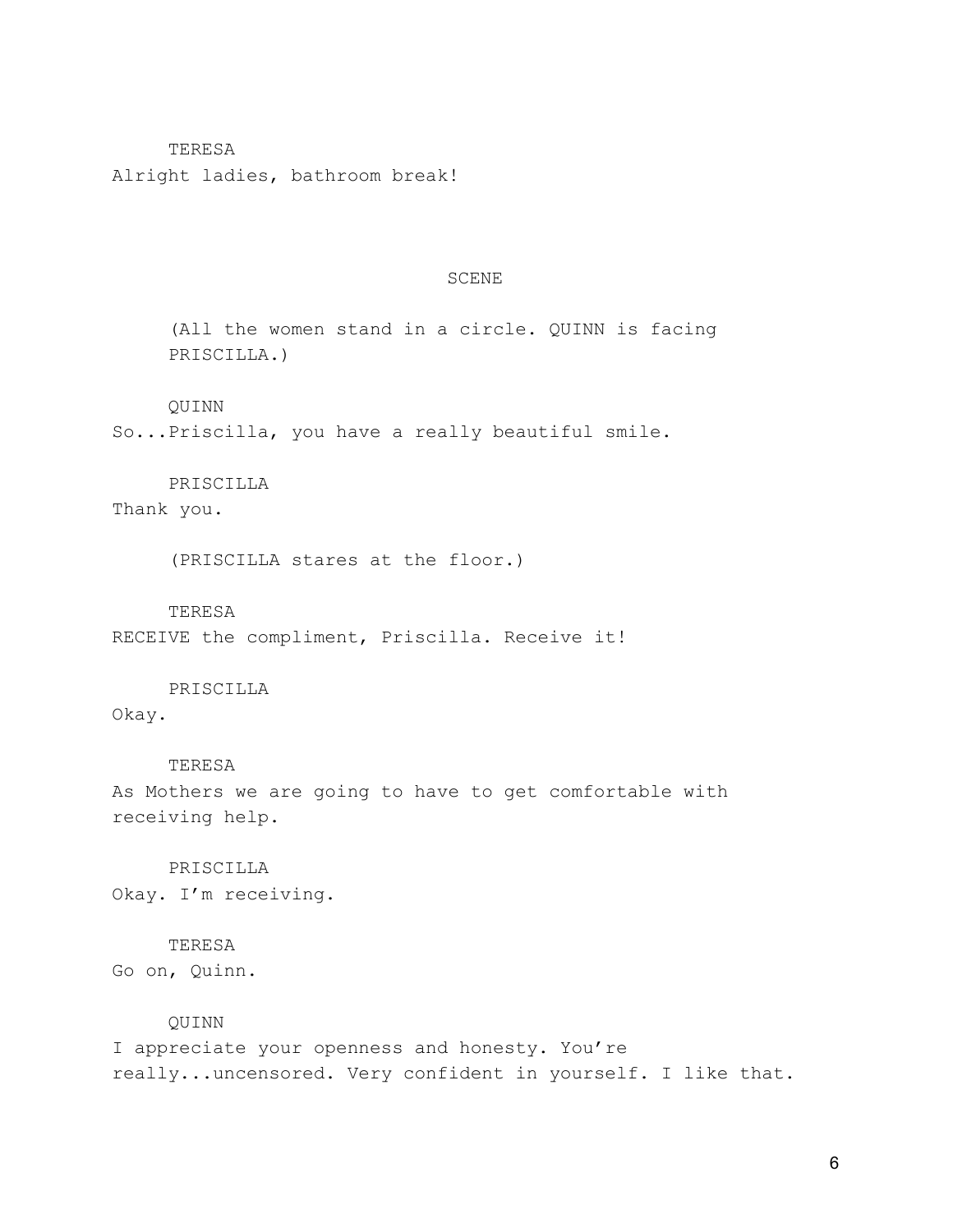I think your sense of self is really inspiring. Like, your boldness makes me want to be bold too! ... Also, your hair is nice. ... Ok, that's all.

PRISCILLA Wow, thank you. Can I respond?

## TERESA

We must only accept the compliment and move on.

## PRISCILLA

Oh okay, well thank you, Quinn.

## TERESA

Now Priscilla, you compliment Fiona.

#### PRISCILLA

(casually, without malice) Okay, great. This is easy. I'm so glad I got you!

(CARRIE frowns.)

## PRISCILLA

OK, Fiona. You are a very strong, independent woman. You have a clear love of the world, people, animals. It's so cool that you foster all those dogs. I don't think I could do that. It's just amazing.

TERESA Make eye contact, please.

PRISCILLA Oh, okay.

(They make eye contact.)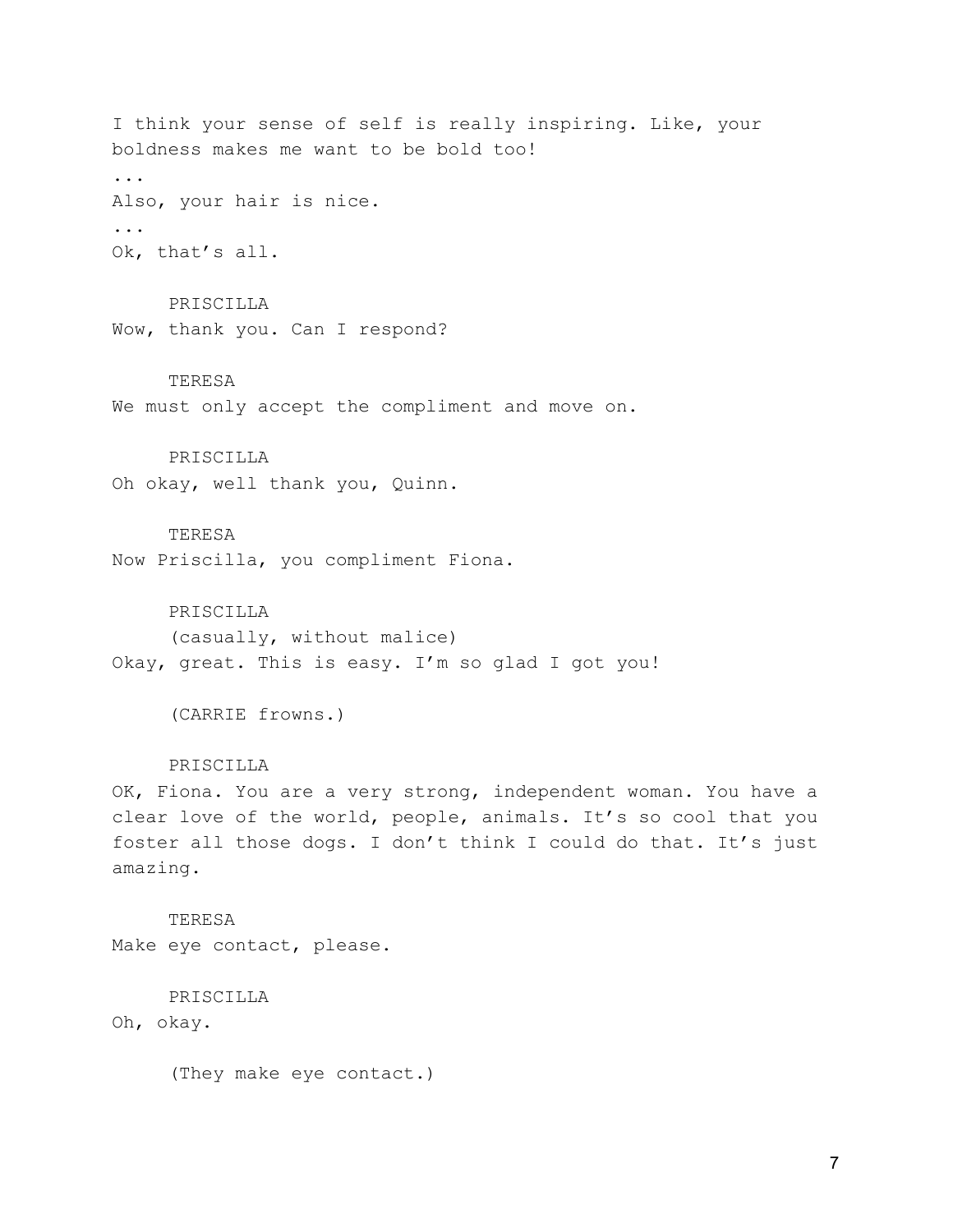## **TERESA**

Don't be shy.

# PRISCILLA

Okay, uhm...

I think you're going to be a really amazing Mother, and I hope we can be friends, like *real* friends.

(FIONA smiles.)

#### FIONA

Me too.

### TERESA

Thank you, Priscilla. See how when they made eye contact her body-language shifted? They became more open and aware of each other. Just perfect.

... Now, Fiona, you compliment me.

## FIONA

Okay. Now?

#### TERESA

Yes, now.

#### FIONA

So, I've really enjoyed taking this class.

## TERESA

Look at me.

# FIONA

Right.

(They make eye contact.)

I like your necklace. All your clothes, really.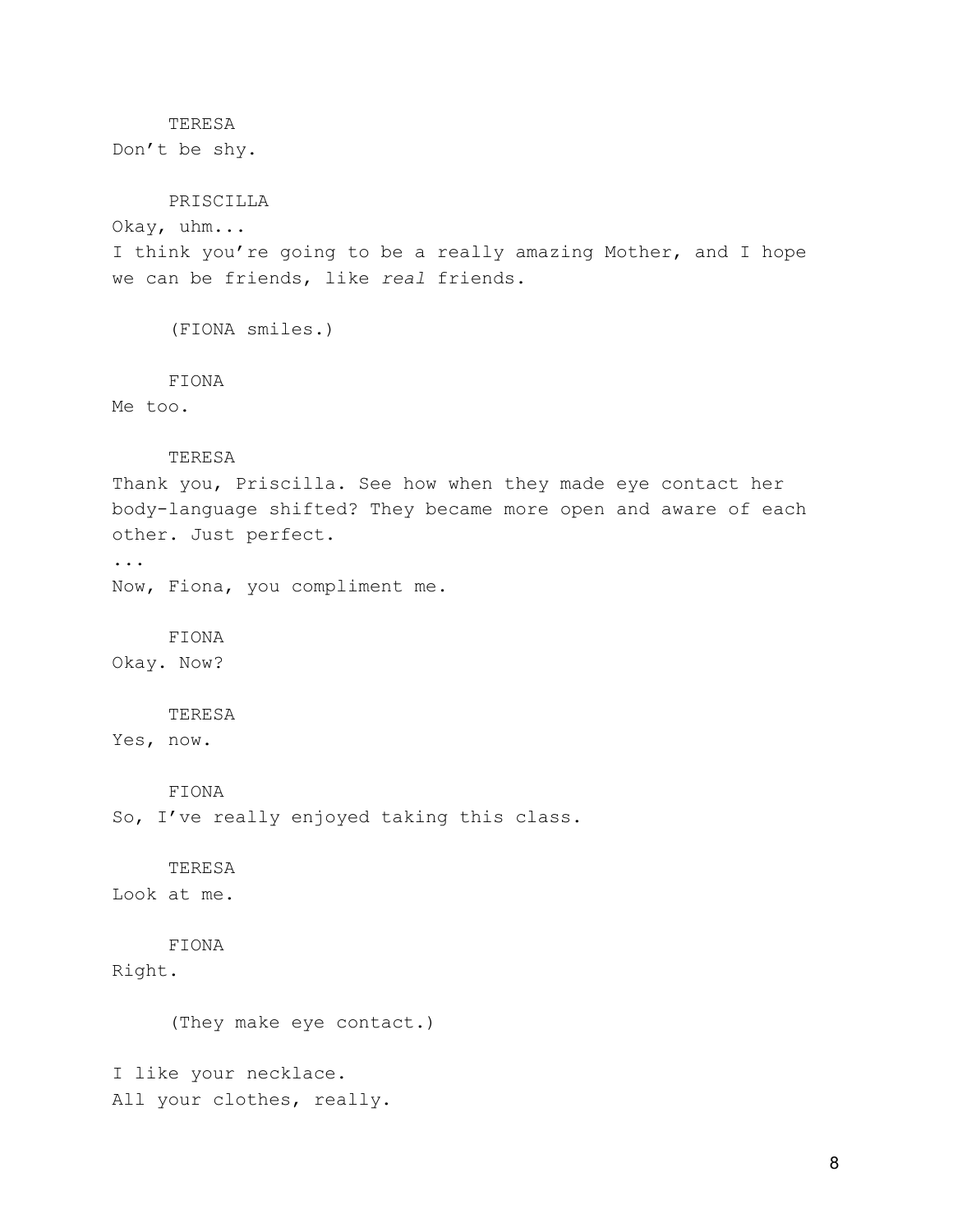You have a great sense of style.

(TERESA nods without breaking eye contact.)

Uhm, you are clearly very passionate. You've found your calling in life and you do it so well. I'm sure you're a great Mom. You're so good to all of us.

(The other women nod.)

FIONA

And I'm really glad I took this class. I like it a lot and it's helped me.

TERESA Thank you, Fiona.

(TERESA receives the compliment.)

See how I accepted that compliment? See how I recieved? Receiving is almost its own art form.

(TERESA turns to CARRIE.)

Now I will compliment Carrie.

(CARRIE fidgets.)

## TERESA

Carrie, look at me.

(CARRIE looks up at TERESA.)

## TERESA

Carrie, I am so happy you are here. You have a very pleasant aura. It's just wonderful to be around.

(CARRIE kind of rolls her eyes.)